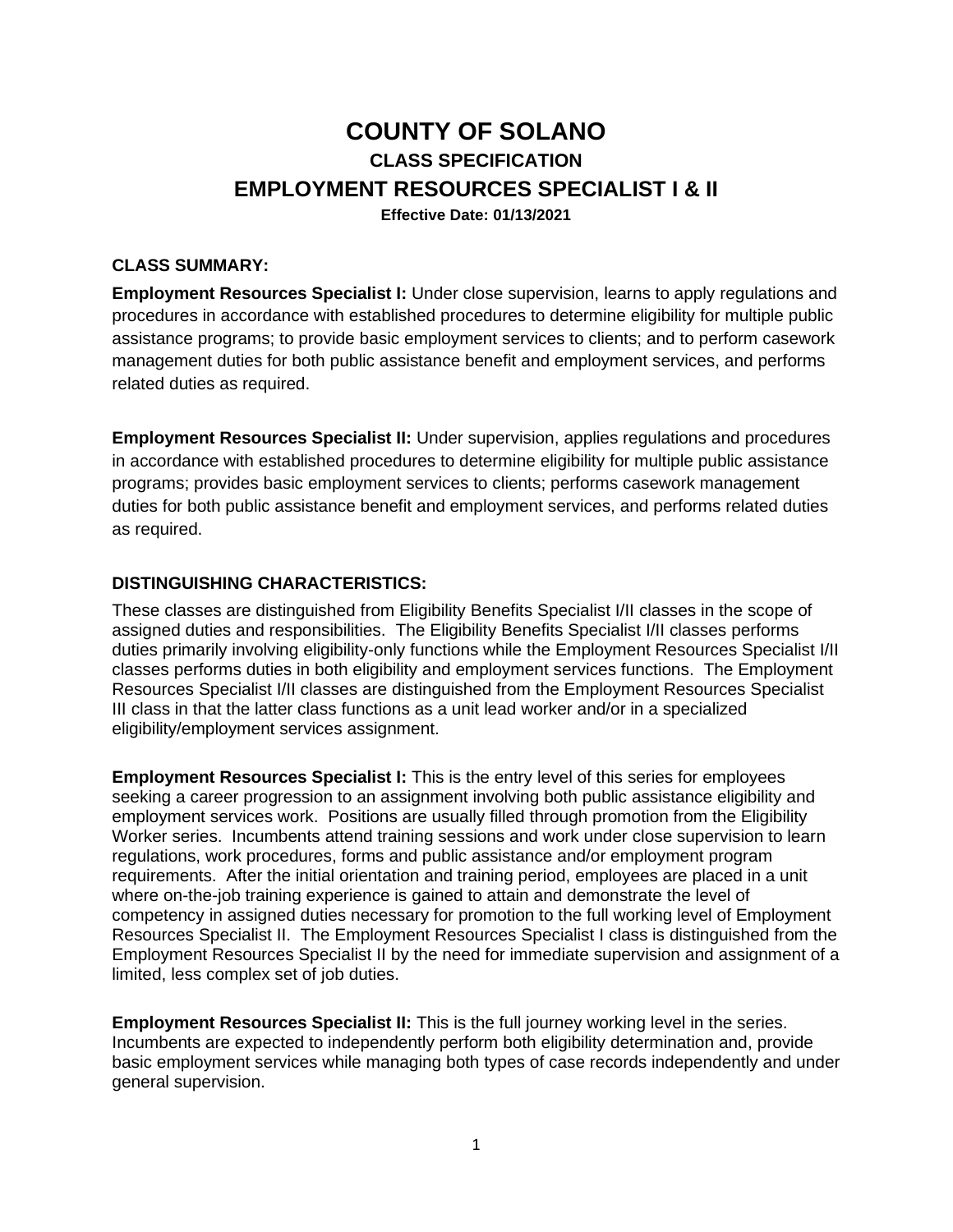### **SUPERVISION RECEIVED AND EXERCISED:**

- Supervision is provided by the supervisor of the work unit. **AND**
- No supervision is exercised over others.

**ESSENTIAL DUTIES:** This class specification represents the core area of responsibilities; specific position assignments will vary depending on the needs of the department.

- Conducts group orientations and workshops to orient applicants and recipients to the fundamental policies, programs, changes in rules, individual rights and responsibilities, and participation requirements; assists orientation participants in the understanding and completion of application and employment readiness evaluation forms for a variety of programs and services.
- Interviews, advises and guides a diverse population of clients to ascertain employability, isolate barriers to employment, evaluate need for public assistance benefits, determines benefit eligibility, identifies need for ancillary services/payments, and authorizes benefits and ancillary services/payments.
- Handles crisis situations by authorizing benefits within specific guidelines or makes appropriate referrals to other staff and community resources for immediate services and assistance.
- Conducts initial appraisal of case records to assess client's education, work experience, skills, abilities and job interest in order to place client in appropriate employment services component.
- Assists client with transportation, training, and other ancillary needs through authorization of ancillary services/payments and/or referral to other community resources or by provision of other assistance.
- Identifies clients with potential social behavioral, mental health, substance abuse, or other substantial barriers to employment for referral to other department staff or community resources.
- Analyzes financial, employment, family, and personal information to determine and authorize initial or continuing eligibility for multiple aid programs.
- Interprets and explains regulations, rules, and policies to clients; apprises clients of their rights, responsibilities and eligibility for program participation.
- Ensures that application and declaration forms are completed accurately and thoroughly; obtains supporting information from clients and other sources.
- Resolves problems and discrepancies with information provided by securing documentation, medical condition substantiation, employment records and aid confirmation from other agencies.
- Conducts diversion evaluations to identify and approve lump-sum benefits for clients with immediate job prospects where receipt of such benefits would permit continuation or acquisition of employment.
- Applies sanctions to clients and conducts reconciliation interviews to bring clients back into conformity with employment plan.
- Inputs necessary information into automated systems; organizes caseload and takes required action with specific time limits established by regulation and local policy.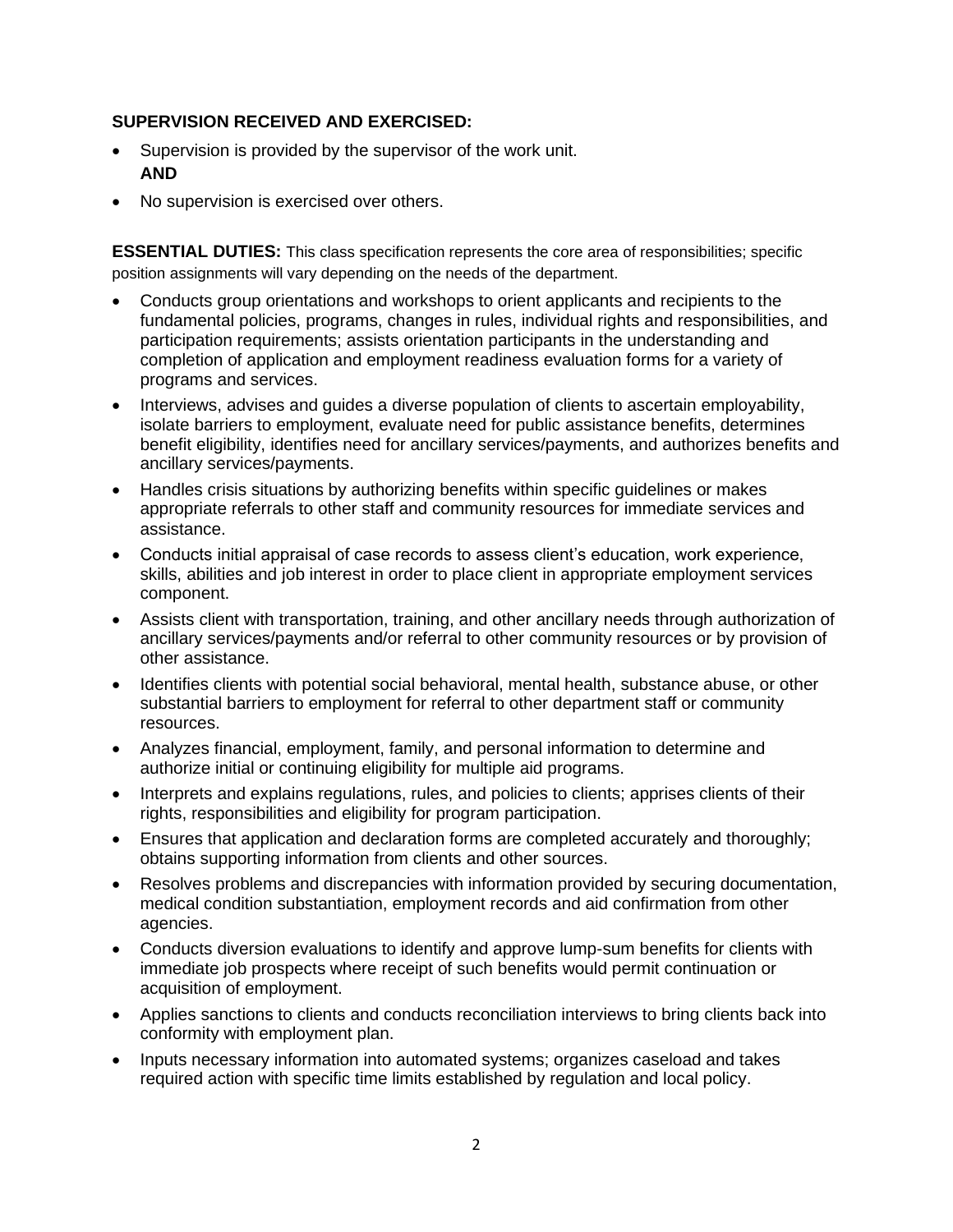- Maintains case record files, modifies employment plan and eligibility files as necessary, and monitors client compliance with program standards and agreements.
- Consults with and coordinates case management with other staff and service providers.
- Performs other duties of a similar nature or level as assigned.

# **EDUCATION AND EXPERIENCE:**

• **Education:** High School Diploma, GED, or equivalent;

#### **AND**

#### **Employment Resources Specialist I:**

- 1. One (1) year of experience performing duties equivalent to an Eligibility Benefits Specialist II (Eligibility Worker II) in a California County Department of Social Services, OR
- 2. One (1) year of experience performing vocational guidance services, employment counseling or placement work in a government funded employment.

#### AND

Completion of the equivalent of 15 semester units, 20 quarter units or 22.5 continuing education credits preferably in behavioral science in sociology, psychology, counseling, vocational guidance or coursework related to public assistance grant programs or the provision of employment services. This required coursework may be obtained through colleges, universities, university extension, business school, or employer provided career development training. A continuing education unit is equivalent to point sixty (.60) semester units.

OR

3. A bachelor's degree from an accredited college or university preferably in behavioral science in sociology, psychology, counseling, vocational guidance or coursework related to public assistance grant programs or the provision of employment services or a closely related field.

# **Employment Resources Specialist II:**

Six (6) months of experience performing duties equivalent to an Employment Resources Specialist I in a California County Department of Social Services, or 13 full pay periods as an Employment Resources Specialist I with Solano County. The experience must have been within the last two (2) years.

# **LICENSING, CERTIFICATION AND REGISTRATION REQUIREMENTS**:

• Applicants are required to possess a valid California Driver's License, Class C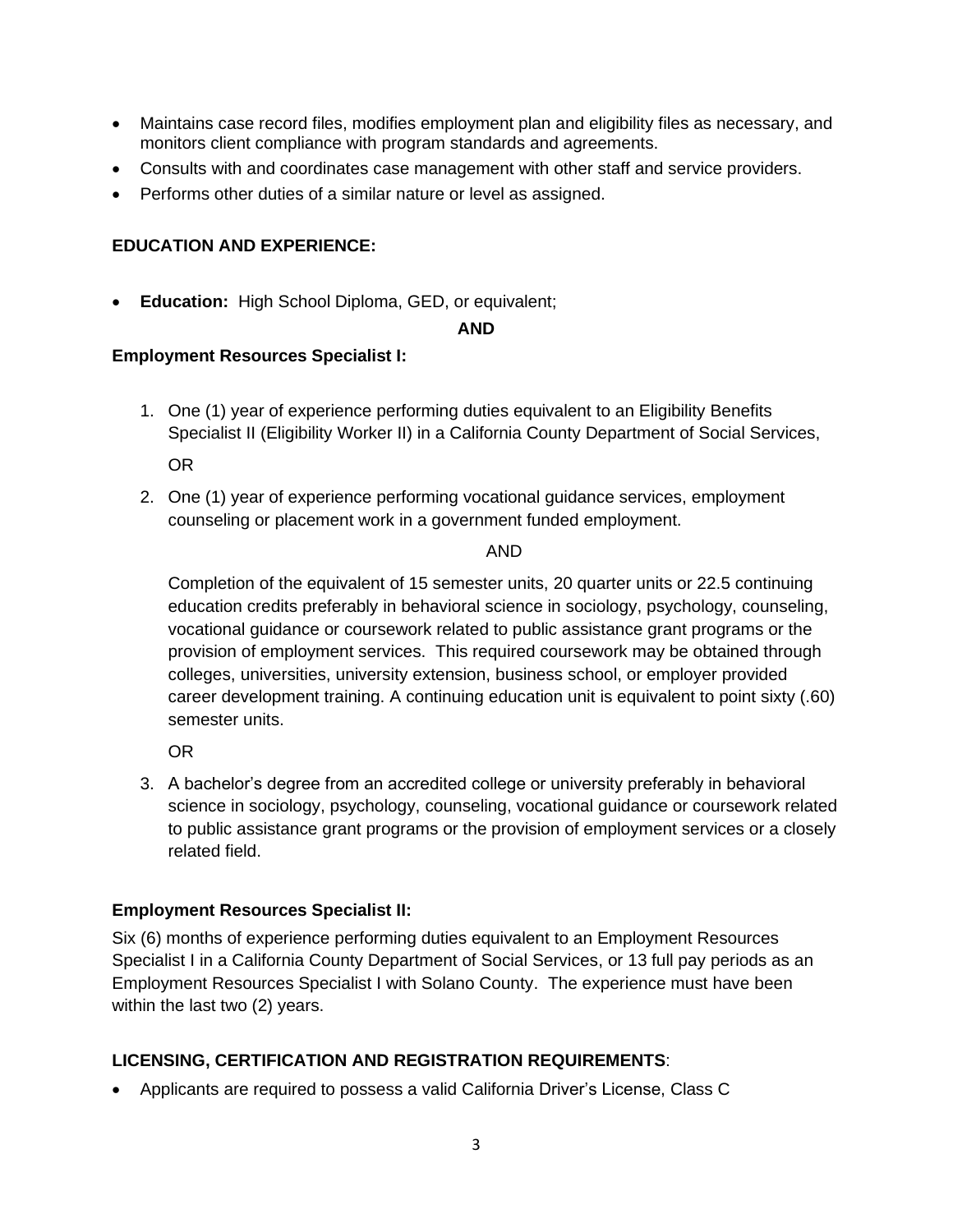# **Note:** The driver's license must be kept current while employed in this class. **REQUIRED KNOWLEDGE, SKILLS AND ABILITIES:**

# **Knowledge of:**

Regulations and procedures governing eligibility determinations and granting of aid for assigned program areas; community resources providing social, health, nutrition, housing, employment, training, child care, transportation and other necessary client services; general goals and purposes of public social services programs; techniques for interviewing and gathering information from a varied population; basic labor market and needed employment skills and abilities; mathematics sufficient to interpret client income and expense information to calculate benefits within program requirements; group presentation techniques; standard office practices and procedures, including operation of standard and automated office equipment; record keeping principles and practices; techniques for dealing with a variety of individuals from various socio-economic, ethnic and cultural backgrounds; and basic computer applications related to the work.

# **Skill and/or Ability to:**

Read and understand complex social services regulations and procedures; apply and explain complex regulations and procedures; learn to conduct group orientations about County and local social services programs; perform basic employment readiness appraisals; route clients to the appropriate employment services component; learn the social services programs and community resource provided by the County; communicate clear and accurate information regarding clients to other staff; interpret and explain complex rules, regulations, procedures and technical information; establish, maintain, research, and verify client information and computer produced client data and files; interview and obtain accurate information from a diverse client population; interpret financial information and make accurate arithmetic calculations; prepare clear and accurate notes, reports, correspondence and other written materials; use automated technology to maintain records and files; resolve client problems within procedural guidelines; deal with a variety of individuals from various socio-economic, ethnic and cultural backgrounds, often under adverse and high stress situations.

# **PHYSICAL REQUIREMENTS:**

- Mobility and Dexterity: This class typically requires employees to perform the following: stooping, kneeling, reaching, occasional standing, occasional walking, pushing, pulling, fingering, grasping, feeling (i.e. sense of touch), and repetitive motion.
- Lifting, Carrying, Pushing and Pulling: Employees in this class will be exerting up to 20 pounds of force occasionally and/or up to 10 pounds of force frequently, and/or a negligible amount of force constantly to move objects.
- Vision: This class typically requires employees to have close visual acuity, with or without correction, to prepare and analyze data and figures, transcribe, view a computer terminal, read, etc. This class requires employees to have depth perception in order to operate a motor vehicle.
- Hearing/Talking: This class typically requires employees to perceive the nature of sounds at normal speaking levels with or without correction, and have the ability to receive detailed